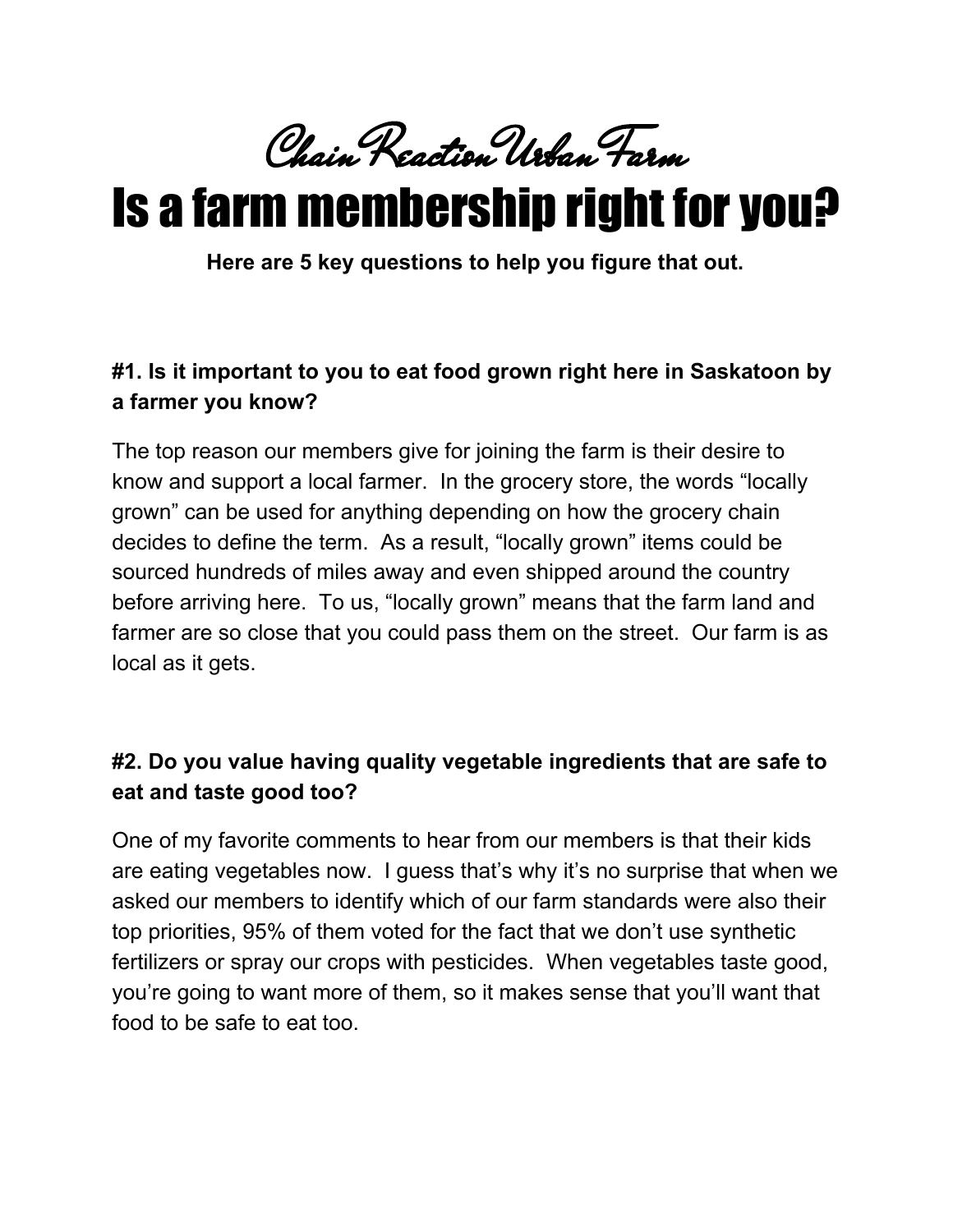### **#3. Do you need complete control in your menu planning?**

Are you willing to work at eating with the seasons? Are you willing to try new foods once in a while? Really? Over the years, we've learned which vegetables are the most popular and we certainly emphasize these choices in our boxes now, but since everyone's taste buds are unique, there may still be a week when you receive a vegetable that challenges you a little. That's why one common characteristic of our farm members is that they are relatively flexible eaters. They delight in the surprise of opening their box each week and they are happy to try new recipes and cooking methods to make the best use of their farm produce. If the thought of incorporating some new vegetables into your meal planning is scaring you a little, know that you'll have our online Community Kitchen to support you, and we'll certainly be behind you every step of the way. However, if you just never want to see a parsnip, beet, or squash in your kitchen, then it's best we go our separate ways.

#### **#4: Are you looking for a "deal"?**

On paper, the major flaw of our business model is that we can't scale up. There is no machinery or factory that we can use to produce our food faster and cheaper without seriously compromising our environmental sustainability. The reality is that food grown with natural methods in Saskatoon by a fairly paid human worker costs more in dollars than imported food grown mechanically with synthetic inputs by underpaid migrant workers. Some of our food is the same price or lower than similar products in the grocery store, but most has a higher price, and all of it is of higher quality. If when making food choices, your top priority is to lower your grocery bill by a few dollars, a farm membership is not for you.